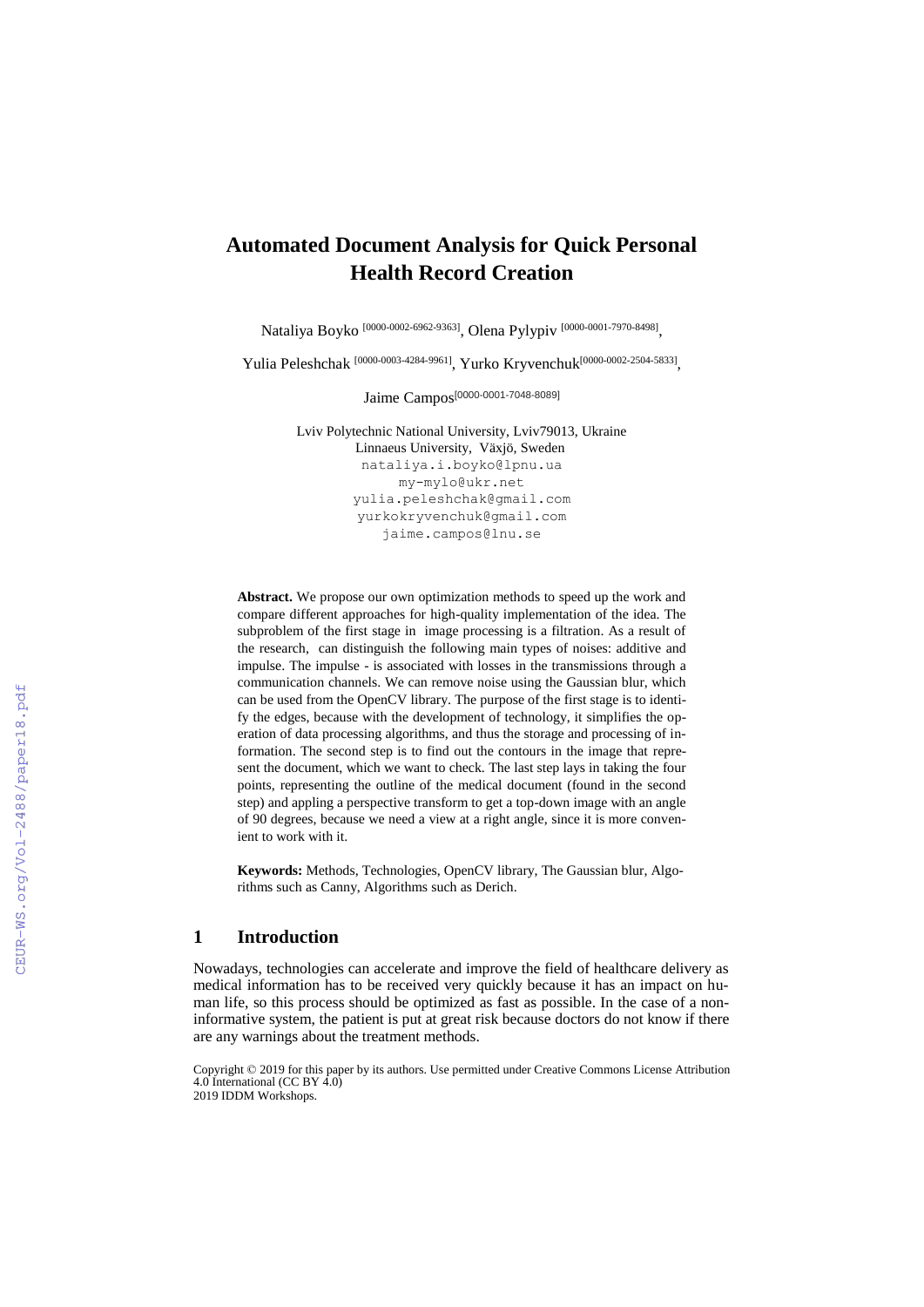The most convenient way is to use the patient's documents to read information from him and make the right conclusions about the emergency or treatment scheme. To solve this problem, it was proposed to identify the patient's document - id card in realtime, then read and process information from it. Obviously, in order to solve this problem, firstly we must process our image and prepare it to make recognition and reading as accurate and fast as possible.

Development stages of the program:

- Step 1: edge detection, to highlight and focus on the research object.
- Step 2: usage of the image's edges to find the contour, representing the scanned document.
- Step 3: view perspective application to get the look of the document from the top-down.

Please note that the first paragraph of a section or subsection is not indented. The first paragraphs that follows a table, figure, equation etc. does not have an indent, either.

Subsequent paragraphs, however, are indented.

# **2 Review of the Literature**

In the present, technologies of computer vision are actively developing, with their help, we can solve problems more effectively, one of which is recognition. As a result of active development, developers receive a large number of libraries to solve problems. Actually, in this article we face the task of determining the performance of these libraries. The best way to get detailed information about a particular system, library, or API is to get acquainted with the documentation that we will actually use for the research in this article [1, 2]. Works [6, 17] focus on the theoretical aspects of building a stable system for recognition.

The researchers [3, 5, 10-11] describe the actual methods and technologies for all stages of the development of the recognition system, since in the field of recognition, a huge number of unique solutions have been developed. In any system, there is a promising issue of its performance, and especially this applies to recognition systems, so the authors [4-9] investigate the speed of the operation of recognition methods.

## **3 Materials and Methods**

Among the variety of methods and algorithms, that are already widely used in working with images, only highlighted and used are those, that allow us to maximally optimize the program's performance in relation to our needs. We propose our own optimization methods to speed up the work and compare different approaches for highquality implementation of the idea [12-16].

Most images are exposed to various types of noise in the process of transmitting them through communication channels, as well as at the formation stage. Therefore, sub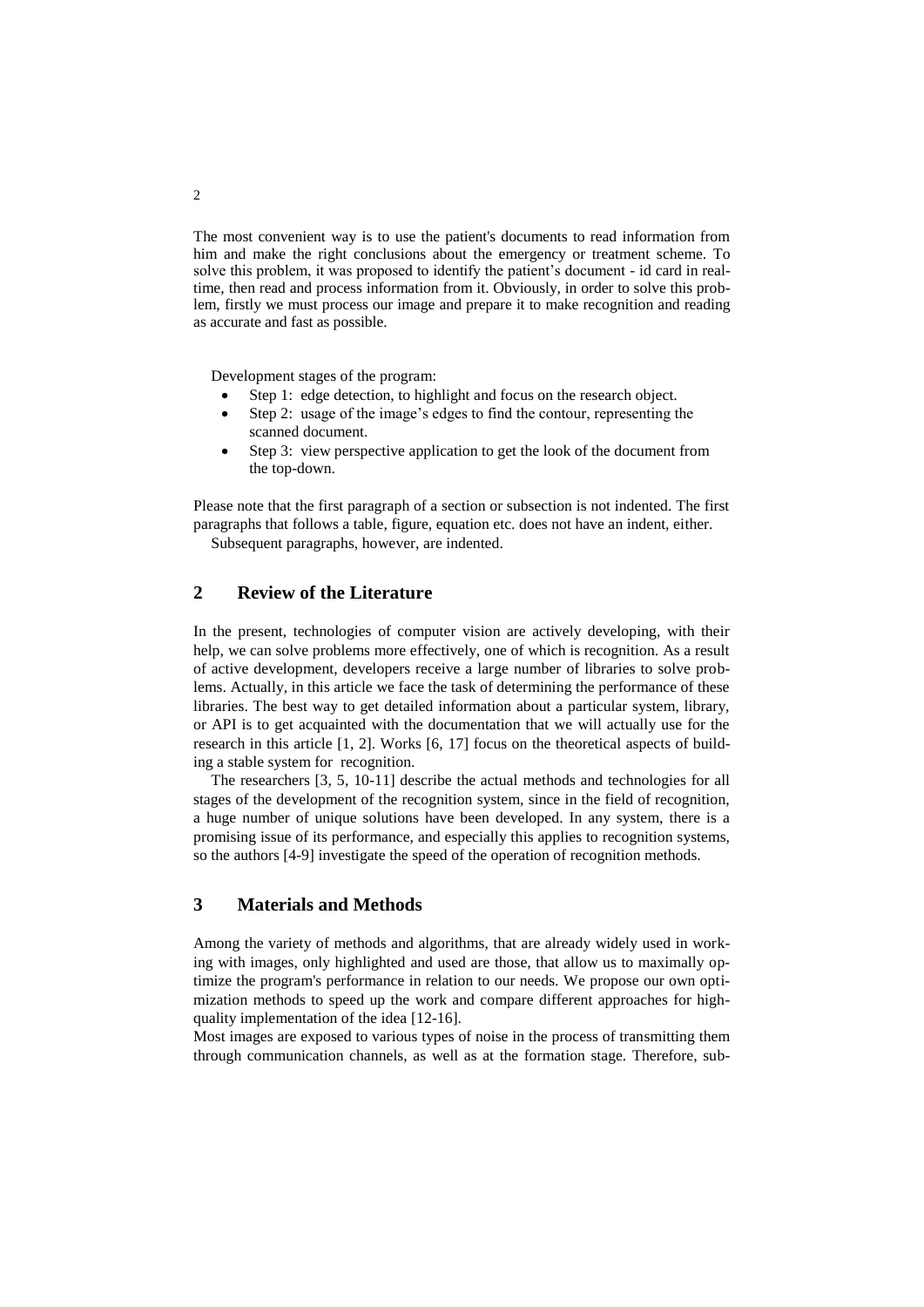problem of the first stage in image processing is a filtration. The presence of noises in the image may lead to inaccuracies and distortions at the segmentation and recognition stage. For example, the system can perceive noise for individual objects, which may adversely affect further research. As a result of the research, can distinguish the following main types of noises: additive and impulse. The first one appears in digital image forming devices. While the impulse - is associated with losses in the transmissions through a communication channels. Since the student is bringing his document to the camera, we can remove noise using the Gaussian blur, which can be used from the OpenCV library. The purpose of the first stage is to identify the edges, because with the development of technology, it simplifies the operation of data processing algorithms, and thus the storage and processing of information. For this task, algorithms such as Canny or Deriche have already been implemented, but they are mostly complementary or improvement in certain cases. Usage of the Deriche makes sense in cases, where the processed image is noisy or requires a lot of smoothing. However, this does not apply to our document, since it does not contain complicated drawings. Therefore, we will use the Canny algorithm for optimal search [18].

#### **4 Experiment**

For our study, the authors chose a student ID, because the doctor's and patient's certificates were not available

To start, we upload the image (Student ticket, figure 1), thus translate it into the usual form for software development - the matrix of tuples with RGB values [ R G B ](fig. 2).

*image = cv2.imread(args["image"])*



**Fig. 1.** The image to work with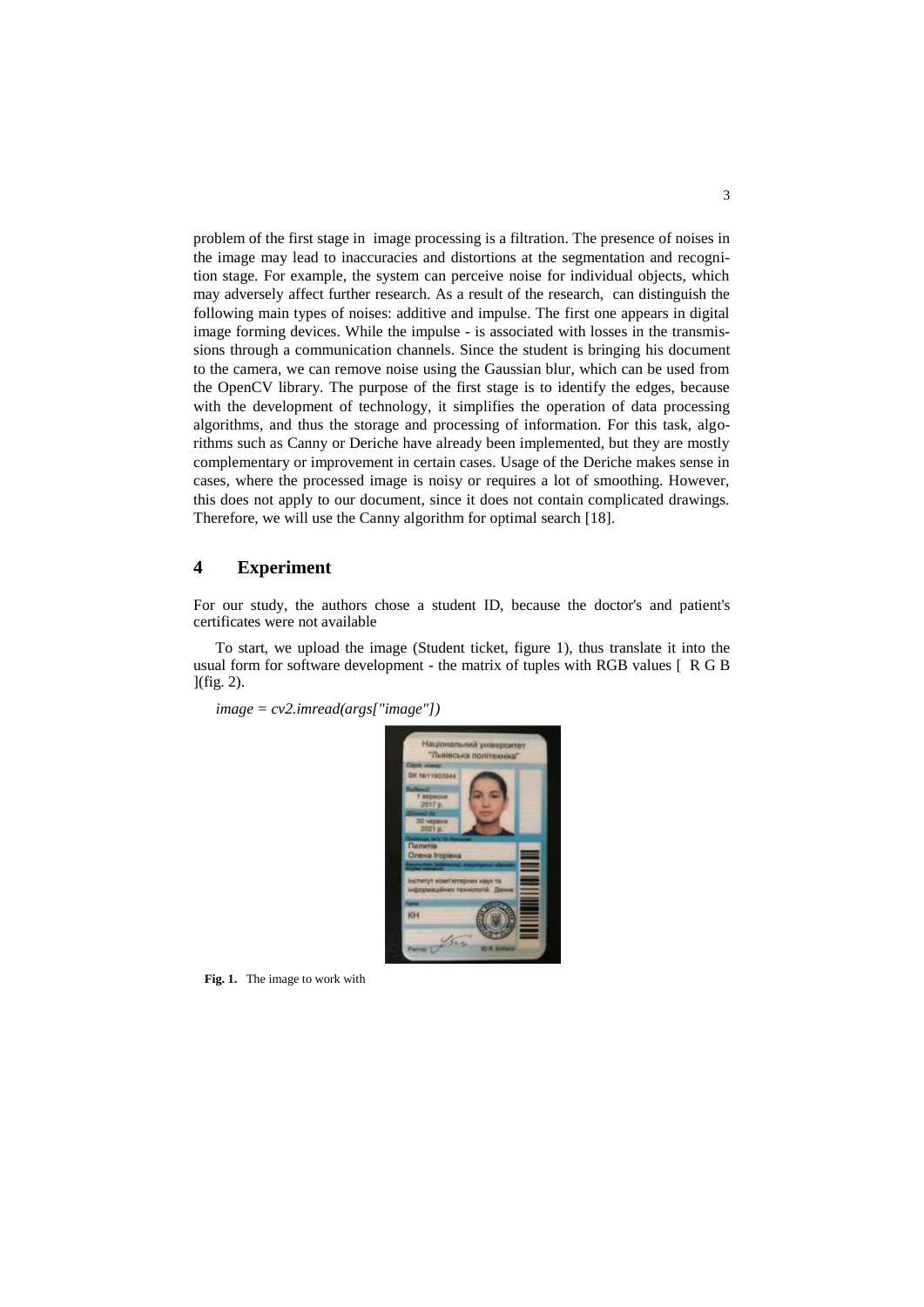| RGB:                                     |  |                                          |  |                                 |  |
|------------------------------------------|--|------------------------------------------|--|---------------------------------|--|
| [26 27 29  11 11 12]                     |  |                                          |  |                                 |  |
|                                          |  | [37 33 35  13 16 14]                     |  |                                 |  |
|                                          |  | [39 27 27  10 12 11]                     |  |                                 |  |
|                                          |  |                                          |  |                                 |  |
|                                          |  | [30 29 35  9 11 7]                       |  |                                 |  |
|                                          |  | [39 50 37  10 10 5]                      |  |                                 |  |
|                                          |  |                                          |  | $[38, 44, 38, \ldots, 9, 8, 5]$ |  |
| $[31 \ 31 \ 31 \ \ldots \ 13 \ 13 \ 13]$ |  |                                          |  |                                 |  |
|                                          |  | $[32 \ 31 \ 31 \ \ldots \ 13 \ 13 \ 13]$ |  |                                 |  |
|                                          |  | $[32 \ 31 \ 31 \ \ldots \ 12 \ 11 \ 12]$ |  |                                 |  |
| .                                        |  |                                          |  |                                 |  |
|                                          |  | $[33\ 33\ 35\ \ldots\ 9\ 9\ 9]$          |  |                                 |  |
|                                          |  | [39 38 37  9 9                           |  | 81                              |  |
|                                          |  |                                          |  | [41 40 37  9 8 8]]              |  |

**Fig. 2.** RGB Student Ticket Matrix

To evaluate and analyze the structure of the objects in the image and their further processing, firstly we must find them, identify their edges. To detect edges we use the Canny algorithm to highlight the location of the main edges, ignoring any false edges caused by noise.

Because of that, the first thing the edge detector does - it uses a Gaussian blur to smooth the input image and remove the noise. Gauss filter averages the Gaussian pixel around the point by function:

$$
G(x, y) = \frac{1}{2\pi\sigma^2} e^{-(x^2 + y^2)/(2\sigma^2)}
$$
 (1)

Then the first derivative operator is being applied to the smoothed image for highlight areas of the image, using the highest first spatial derivatives.

*gray = cv2.cvtColor(image, cv2.COLOR\_BGR2GRAY)*

*gray = cv2.GaussianBlur(gray, (5, 5), 0)*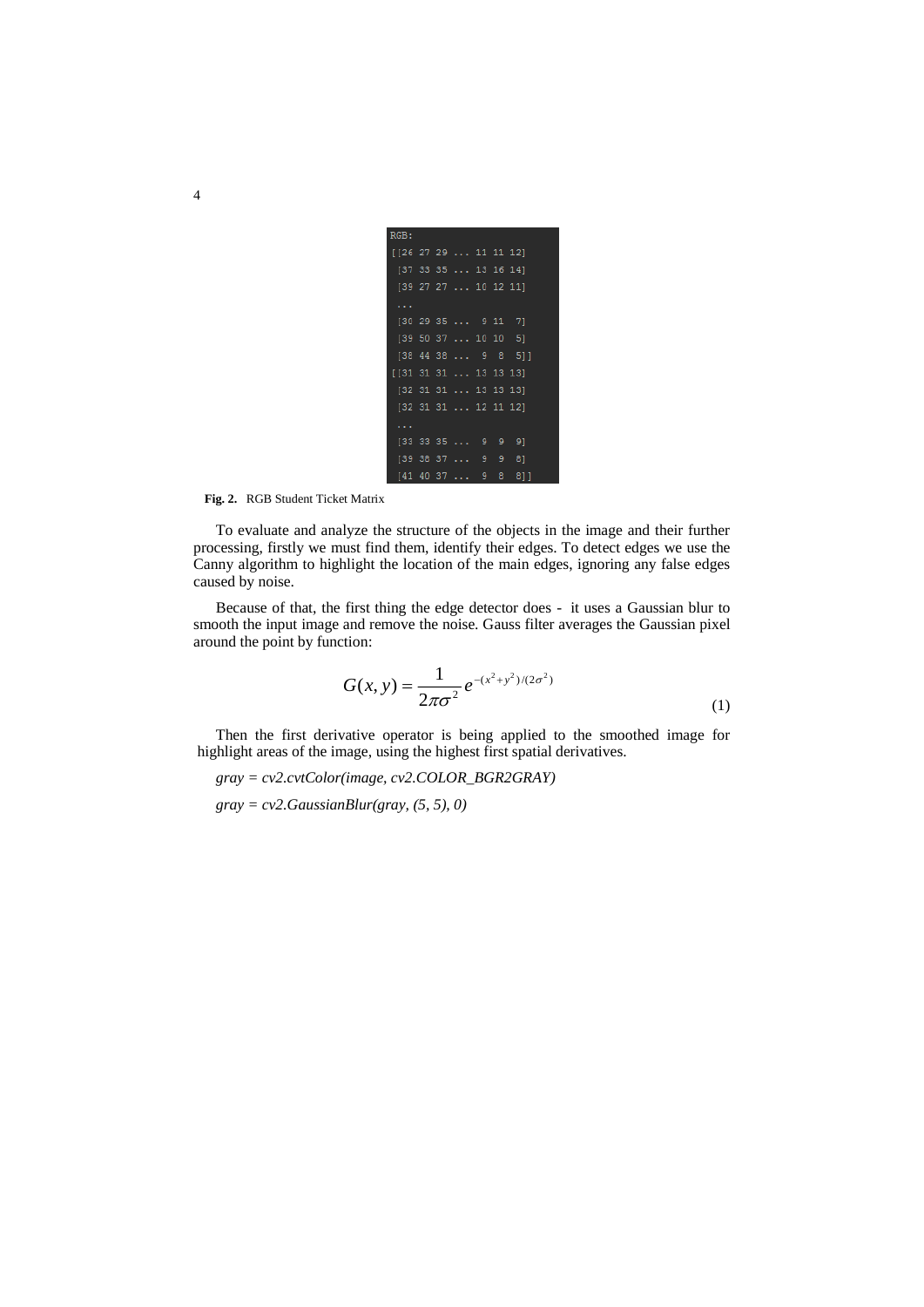

Fig. 3. Output images (left) - image size with Gaussian filter (sigma = 1 and kernel size 5x5)

The algorithm treats the significant local changes occurring in the image intensity (e.g. pixel value), so the edge detector takes the image in grayscale as an input and creates an image that shows the location of the gap breakdown as output (namely edges). The second step is to calculate the gradient, which determines the intensity and direction of the edge, corresponding to the change in the intensity of the pixels.The easiest way to determine them is to apply filters that cover the intensity change in a horizontal and vertical direction, respectively x and y. When the image is smoothed, derivatives Ix, Iy and suitably x, y are calculated. Then the G value and the slope of the gradient θ are calculated as follows:

$$
|G| = \sqrt{I_x^2 + I_y^2},
$$
  
\n
$$
\theta(x, y) = \arctan(\frac{I_y}{I_x})
$$
 (2)

To make all the edges of the same thickness it is necessary to soften the thick. This will be our third step - non-maximum suppression. The algorithm passes through all points of the gradient intensity matrix, that is found in the previous step, and finds pixels with the maximum value in the boundary directions. For an example, consider pixels of the image closerе: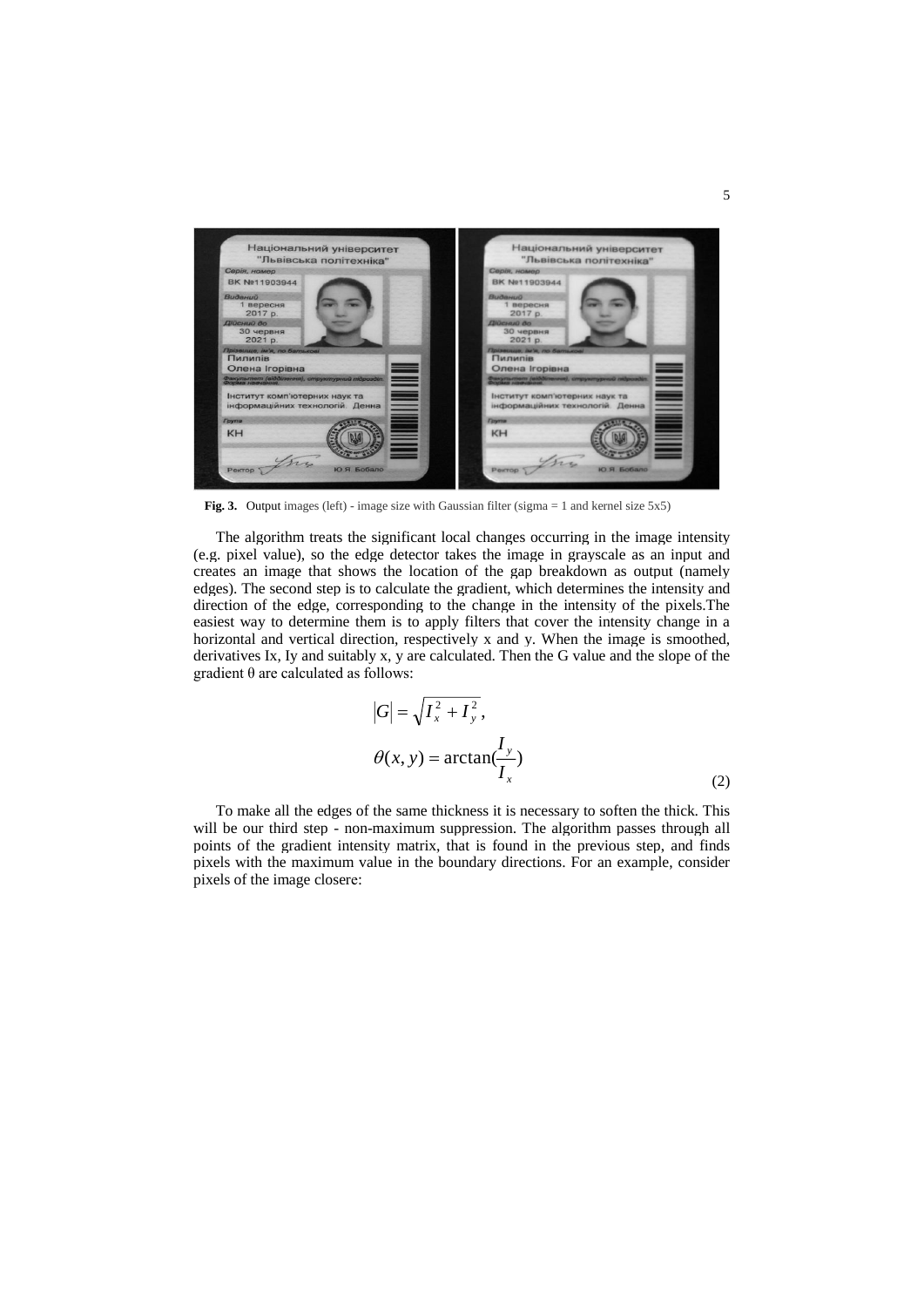

In the image, we can see the intensity pixels of the processed gradient matrix and the corresponding direction of the edge(that is represented by an orange arrow). For example, the red field of the upper left corner corresponds to the direction of the edge with the angle -pi radians (+/- 180 degrees).



The purpose of the algorithm is to check if pixels in one direction are more or less intense than the processed pixels. In the above example, the pixel (i, j) is being processed, and the pixels in the same direction are highlighted in blue  $(i, j-1)$  and  $(i, j + 1)$ . If one of these two pixels is more intense, then only more intense became stored. The pixel (i, j-1) seems to be more intense because it is white (value 255). Consequently, the intensity of the current pixel  $(i, j)$  is set to 0. If there are no pixels in the direction with more intense values, the current pixel value is saved. In the case of a diagonal line, the most intense pixel in this direction is the pixel  $(i-1, j + 1)$ . So each pixel has 2 main criteria: 1) Destination edge in radians. 2) The intensity of the pixels (from 0 to 255).

Based on these input parameters, the algorithm of non-maximum suppression has the following steps: it creates a matrix filled with zeros, of the same size as the output matrix of the gradient intensity; determines the direction of the edge based on the angle matrix; checks whether the pixel in the same direction is more intense than the pixel that is being processed;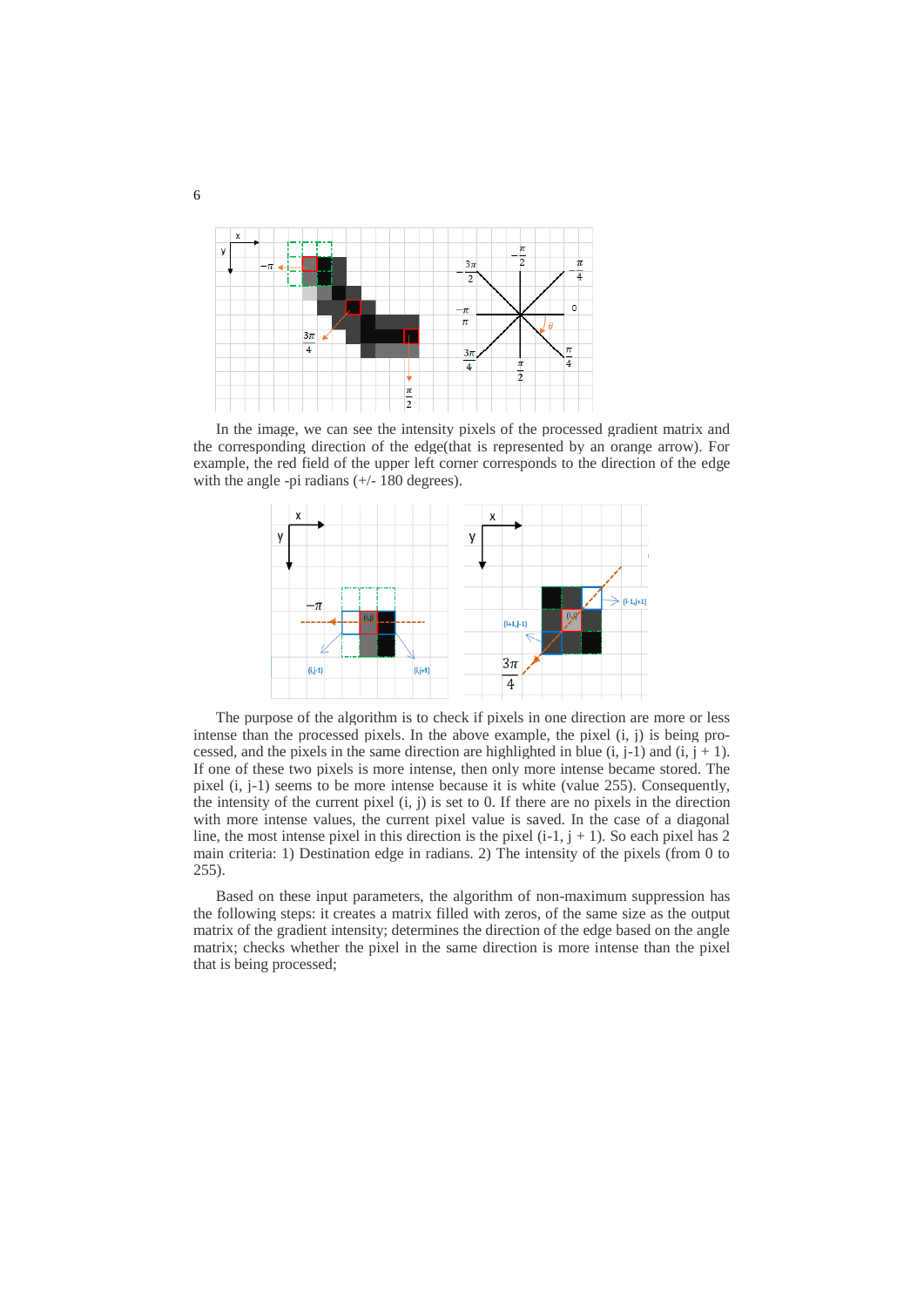

**Fig. 4.** Blur image (left) - gradient intensity (right)

As the result there is the same image with more subtle edges. However, some pixels seem brighter than others. We will solve this by using the last two steps - double threshold and track the edge with hysteresis. So the fourth task is aimed at identifying 3 types of pixels: strong, weak and irrelevant:

Strong pixels - pixels that have such high intensity that we are sure that they contribute to the final edge. Weak pixels - pixels that have an intensity value that is not enough to be considered powerful, but not small enough to be considered irrelevant to determine the edges. Other pixels are considered not relevant for the edge.

| "Jimmincanta nonivexitiva"                                                     | "Jitohimchts Fictivezoitza"                                             |
|--------------------------------------------------------------------------------|-------------------------------------------------------------------------|
| Copia, manage                                                                  | Cossia, canage                                                          |
| <b>BK Me11903944</b>                                                           | <b>BK Me11BO3SAA</b>                                                    |
| <b>Shakkoowell</b><br>$1$ <i><b>EQDECHIO</b></i><br>$2017a$ .                  | Stochteaux<br>1 ROODCHO<br>2017a                                        |
| <b>Clinoceula</b> Bro<br>30 червня<br>2021 p.                                  | ENGLESONIA CON<br>30 <cpssen<br>2021 p.</cpssen<br>                     |
| contact, dayly, mp 60 presences<br><b>Fleameomics</b><br><b>Onexa Iropiana</b> | Fisionness, John are Southearth<br>Пилице<br><b>Currente Insalaura</b>  |
| STRAND ET ATENDADES AND SURFEIT REPAIRING                                      | Sentent mon (cialibronul), enggangsona atipacata                        |
| INCYNTYT KOMM'KOTOSNIK MENA TE<br>імформаційних технологій. Дамиа              | (begrastyr spany'sprogossess same TO<br>інфармаційння технологій. Донна |
| rygana                                                                         | <b>FSKFIG</b>                                                           |
| M <sub>H</sub>                                                                 | <b>OKIM</b>                                                             |
|                                                                                |                                                                         |

**Fig. 5.** The result of non-maximum suppression

The last step is to track the edge with hysteresis. Based on the results of the threshold, the hysteresis consists of converting the weak pixels into strong ones, if at least one of the pixels around the processed one is strong.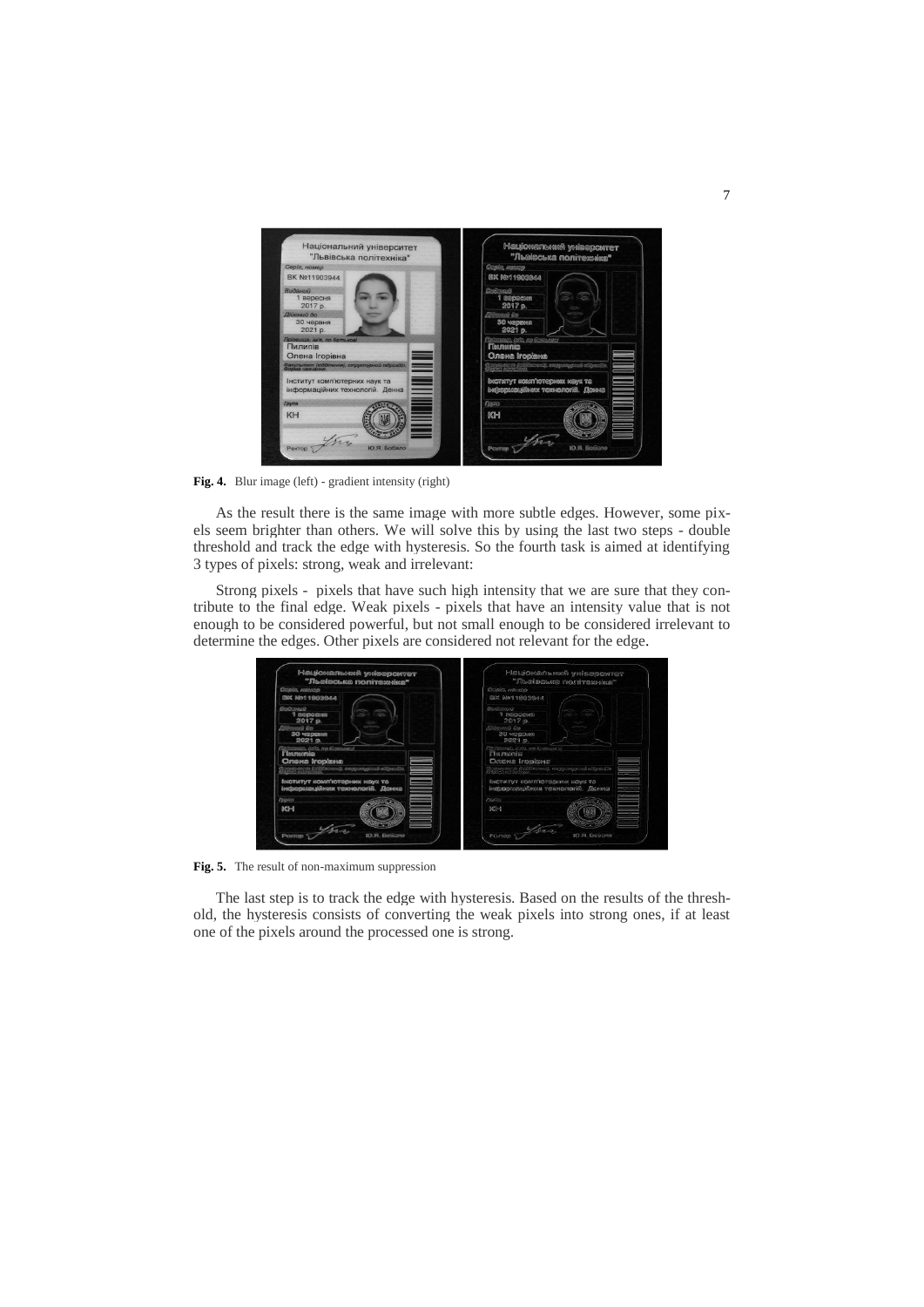

**Fig. 6.** The result of the hysteresis process

| Національний університет<br>"Львівська політехніка"                        | Національний університет<br>"Mosiscana nonivazwira"                |
|----------------------------------------------------------------------------|--------------------------------------------------------------------|
| Серія, номер                                                               | Совів, масков                                                      |
| BK Nº11903944                                                              | BK Ne11903944                                                      |
| Виданий<br>вересня<br>2017 p.                                              | Damazonen<br><b>BOGDOMS</b><br>2017n                               |
| Дійаний до<br>30 червня<br>2021 p.                                         | eda duncatió<br>30 YOBGWR<br>2021 p.                               |
| Прізвище, ім'я, по батькові<br>Пилипів<br>Олена Ігорівна                   | (Ethernes, folk, en Gomeseo)<br>Пилипів<br><b>Onena Iropiana</b>   |
| ◆<br>Факультет (аідділенне), структурний підрозділ.<br>Форма навчання      | .<br>Grana mera hildikonat, engganyarat niterala.<br>Grana megalap |
| =<br>Інститут комп'ютерних наук та<br>═<br>інформаційних технологій. Денна | CF NORTH NORMALIZATIONS TURNS<br>buggggaaggidnam vennonorbi. Aenna |
| <b>Fpyna</b>                                                               | <b>Phoenix</b>                                                     |
| ▋<br><b>KH</b>                                                             | ለረገኑ                                                               |
| O.B. 505ano<br>Ректор                                                      | IO.SI. SoGons<br><b>Pigenes</b>                                    |

**Fig. 7.** The result of Canny algorithm

The second step is to find out the contours in the image that represent the document, which we want to check. We need to outline the image, so we assume it is the largest contour with exactly four points.



**Fig. 8.** Picture of contour points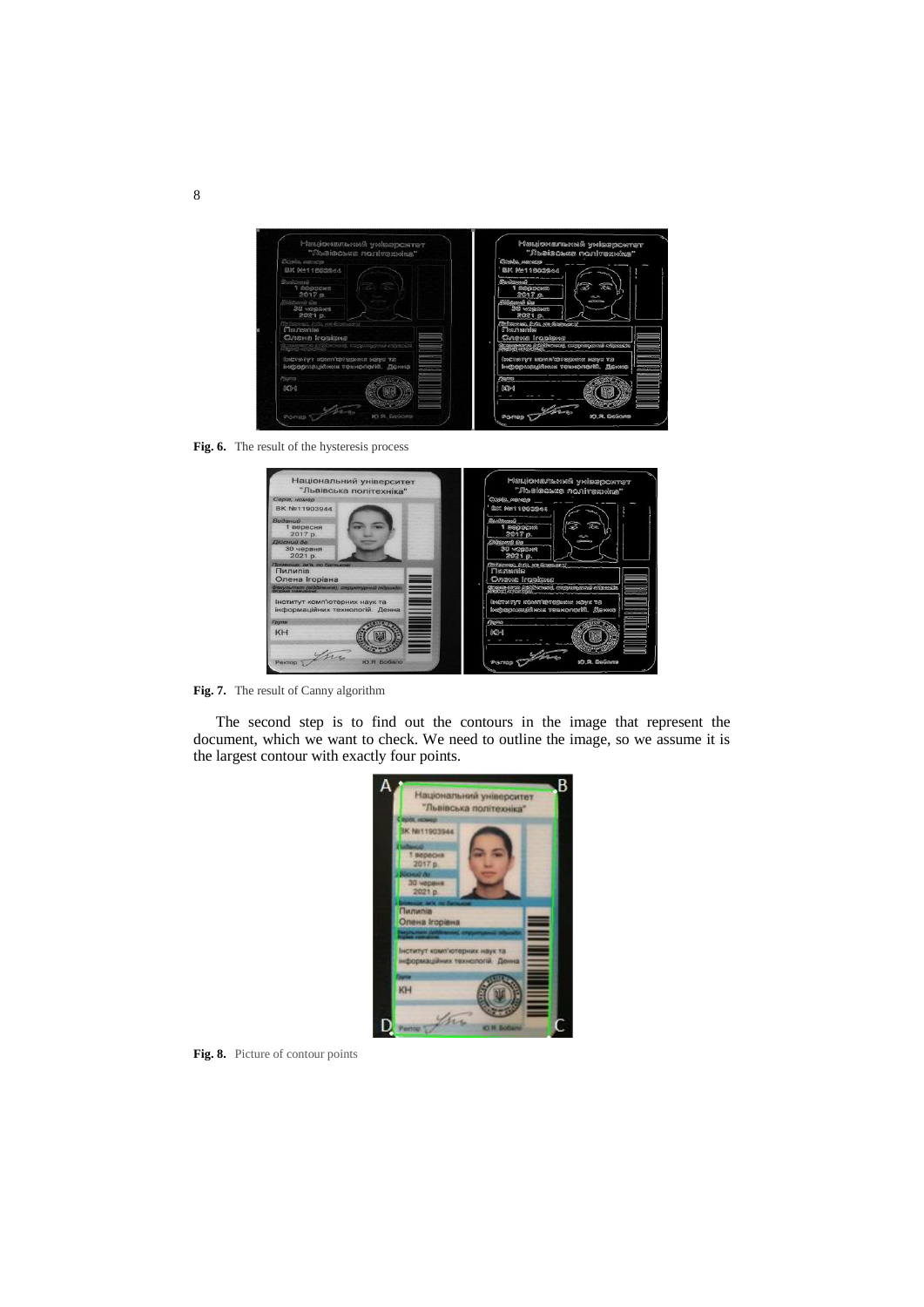This is also a rather safe assumption - the program assumes that a student ticket is the main focus of our image. And it can also be assumed that it has four edges. Let's start with finding contours in our frame. When choosing the largest contour we sort them by area and save only the largest ones. This allows to view only the largest contours, discarding the rest. Then in a loop we begin to cross the points of the potential contour. If the contour has four points then we assume that they have reached the goal the contour is found. And again, this is a pretty safe assumption. The program will assume that a student card is the main focus of an image that has a rectangular shape and thus has four different edges.

# loop over the contours for c in cnts: # approximate the contour  $peri = cv2. arcLength(c, True)$  $approx = cv2.approxPolyDP(c, 0.02 * peri, True)$ 

- $#$  if our approximated contour has four points, then we
- # can assume that we have found our screen
- if  $len(approx) == 4$ :
- $screenCnt = approx$ break



**Fig. 9.** The array of the largest found contour (already sorted)



**Fig. 10.** The result of the search for the contours of a student ticket in the image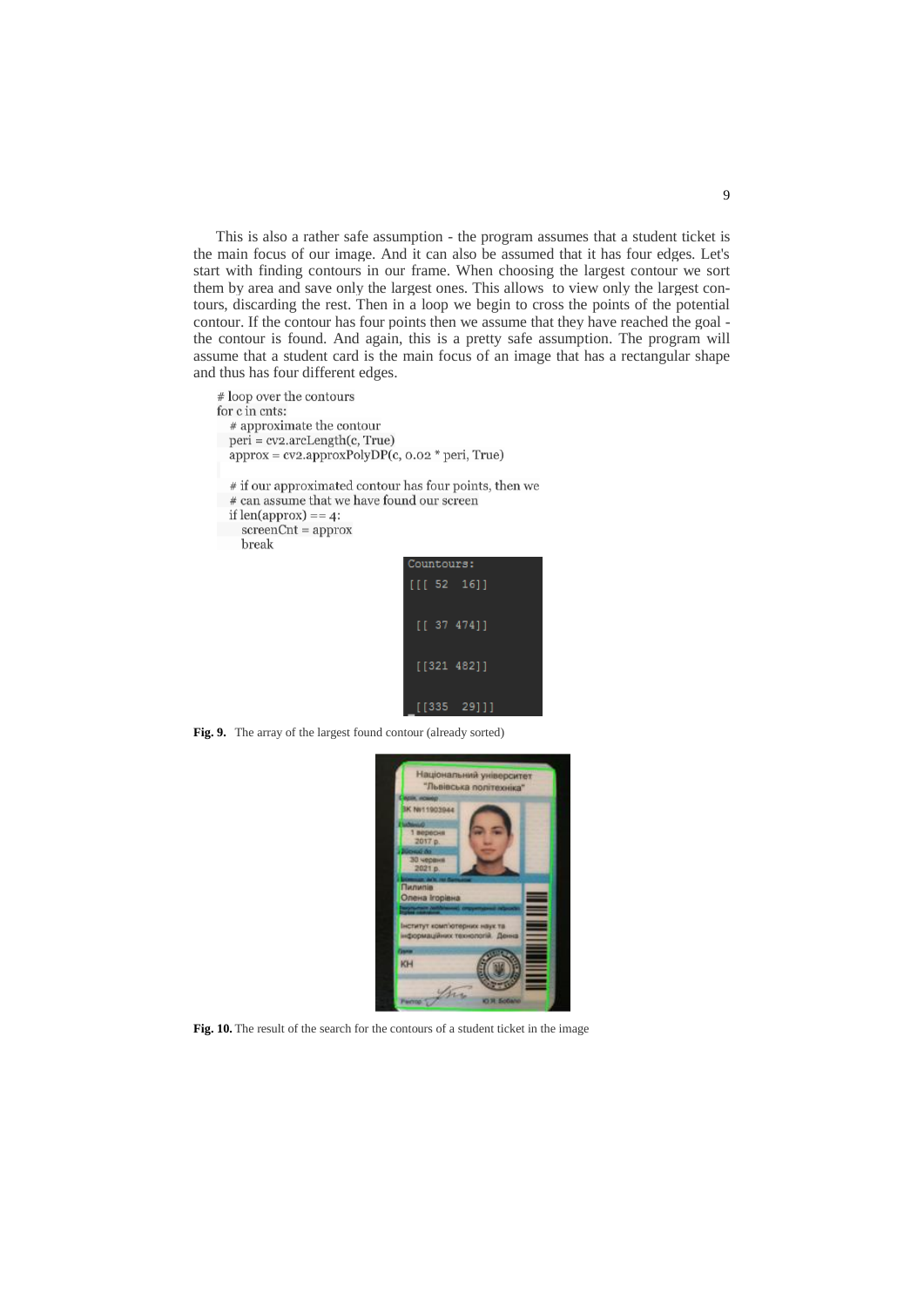### **5 Results**

The last step lays in taking the four points, representing the outline of the document (found in the second step) and appling a perspective transform to get a top-down image with an angle of 90 degrees, because we need a view at a right angle, since it is more convenient to work with it.

It is very important for us to sequentially organize the contour points (sequentially we will consider clockwise sorting: the upper left  $(A)$ , upper right  $(B)$ , bottom right  $(C)$ and bottom left (D) point) obtained in the previous step. In fact, the order itself can be arbitrary if it is consistent throughout the implementation. So for this we will sort our points.

```
deforder_points(pts):
       rect = np.zeros((4, 2), dtype = "float32")
   s = pts.sum(axis = 1)rect[0] = pts[np.argmin(s)]
   rect[2] = pts[np.argmax(s)]
   diff = np.diff(pts, axis = 1)rect[1] = pts[np.argmin(diff)]
   rect[3] = pts[np.argmax(diff)]
   return rect
```

| Ordered points: |  |
|-----------------|--|
| [104. 32.]      |  |
| [670. 58.1]     |  |
| [642, 964.]     |  |
| [74.948.]]      |  |

**Fig. 11.** The result of sorting points

This function takes a single argument pts, which is a list of four points (found in the previous step) that specifies the coordinates  $(x, y)$  of each rectangle point. Then we find the upper left point, which has the smallest  $x + y$  amount and lower right the point that will have the largest  $x + y$  sum. Of course, now we will have to find the upper right and lower left points. Here we will take the difference between the points (that is x - y). The coordinates associated with the smallest difference will be the upper right point, while the coordinates with the greatest difference will be lower-left points.

But the found amounts or differences may coincide, so to solve this problem, we can improve the function for sequential ordering of the points.

*deforder\_points(pts): xSorted = pts[np.argsort(pts[:, 0]), :]*  $leftMost = xSorted[:2, :]$ *rightMost = xSorted[2:, :] leftMost = leftMost[np.argsort(leftMost[:, 1]), :] (tl, bl) = leftMost*

10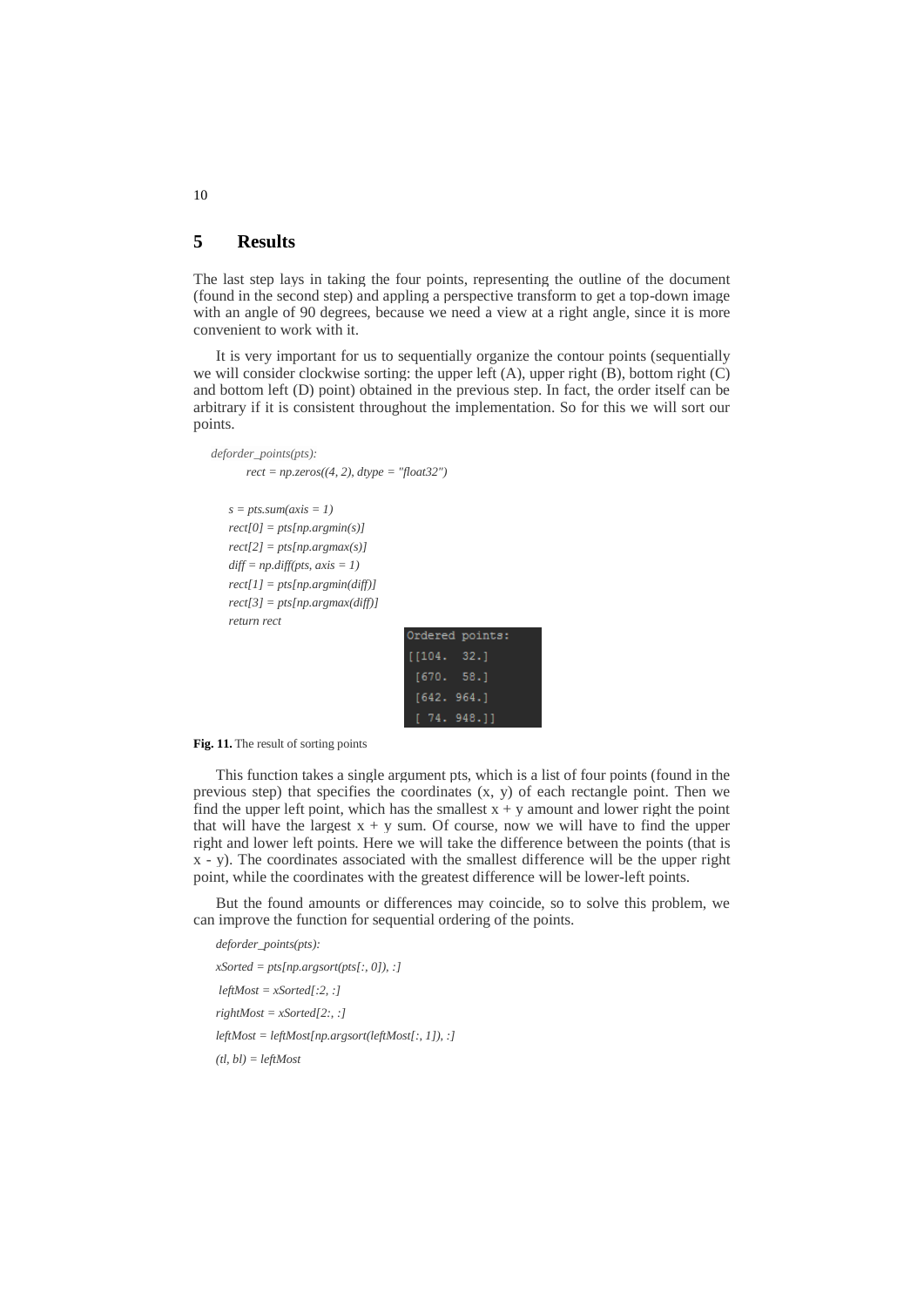*D = dist.cdist(tl[np.newaxis], rightMost, "euclidean")[0]*  $(br, tr) = rightMostInp, argsort(D)$ [::-1], :] *return np.array([tl, tr, br, bl], dtype="float32")*

This function also accepts a single argument pts, which is a list of four points that indicate the coordinates (x, y) of each point of the rectangle. But here we first sort our points. After that you need to trim the array to two parts, which will include the corresponding two left (upper and lower) and two right points. By sorting an array of left coordinates, we can find the left upper and lower points. We use the upper left point as the basis, apply the Pythagorean theorem to it, since we can divide our rectangular contour into rectangular triangles, and find Euclidean distances between it and right points.



**Fig. 12.** Image of Euclidean distances. B is the distance between the left and right upper points, C is the distance between the left upper and lower right points  $(C > D)$ 

So we can find the right lower point, since the distance to it will be the largest (as the hypotenuse of a rectangular triangle). So we can find the upper and lower right coordinates.

| Ordered points: |  |
|-----------------|--|
| [104. 32.]      |  |
| [670. 58.]      |  |
| [642, 964.]     |  |
| [74.948.]       |  |

**Fig. 13.** The result of sorting points

Now we need to determine the size of our new deformed image. Define the width the greatest distance between the right lower and left lower x-coordinates or the upper right and upper left x coordinates.

```
widthA = np.sqrt(((br[0] - bl[0]) ** 2) + ((br[1] - bl[1]) ** 2))<br>widthB = np.sqrt(((tr[0] - tl[0]) ** 2) + ((tr[1] - tl[1]) ** 2))<br>maxWidth = max(int(widthA), int(widthB))
```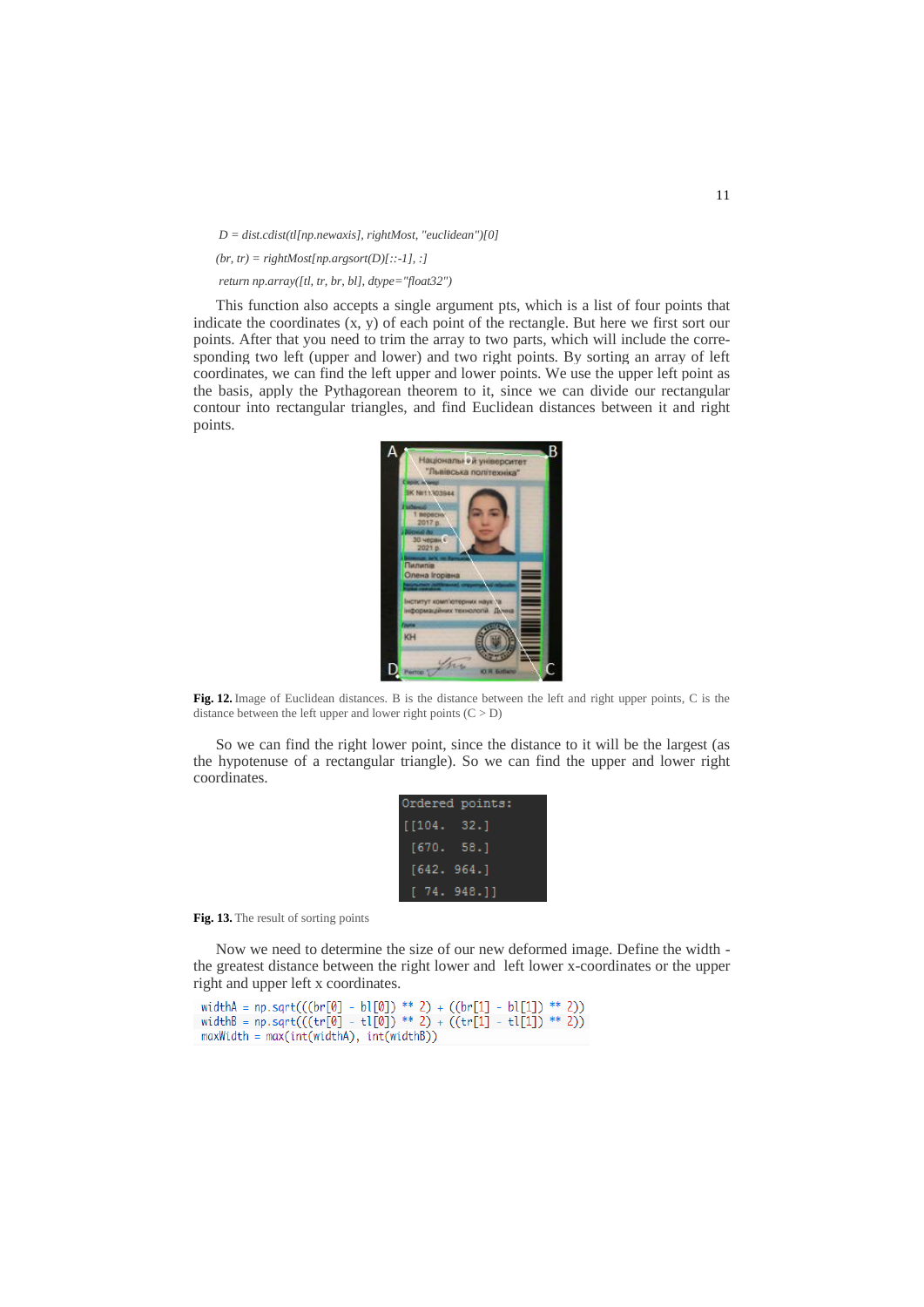Similarly, we determine the height - the maximum distance between the upper right and bottom right y coordinates or the upper left and lower left y coordinates.

```
heightA = np.sqrt(((tr[0] - br[0]) ** 2) + ((tr[1] - br[1]) ** 2))
heightB = np.sqrt(((tl[0] - bl[0]) ** 2) + ((tl[1] - bl[1]) ** 2))
maxHeight = max(int(headth), int(headth))
```

```
dst = np.array([[0, 0],-1, 0],
    TmaxWidth
    [maxWidth - 1, maxHeight - 1]
                                     "float32")
    [0, maxHeight - 1]], \overline{d}type =
```
Now we define 4 points representing our top-down view. Then create a list in which the first entry  $(0, 0)$  corresponds to the upper left corner. The second record (maxWidth - 1, 0) accordingly corresponds to the upper right corner. Then we have (maxWidth - 1, maxHeight - 1), which is the bottom right corner. Finally, we have (0, maxHeight - 1) that is below the left corner. These points are determined in a sequential order of representation - and will allow us to get the image of the image from the top down.



**Fig. 14.** The image from the top down

Let's find the transformation matrix using cv2.warpPerspective.

| [[ 9.87371065e-01 3.23374803e-02 -1.03721390e+02]             |  |
|---------------------------------------------------------------|--|
| [-4.58648365e-02 9.98442210e-01 -2.71802077e+01]              |  |
| $[-1.94612654e-05 \quad 2.61318873e-06 \quad 1.00000000e+00]$ |  |

**Fig. 15.** Transformation Matrix

After that we pass the image to the transformation matrix M along with the width and height of our source image into the function cv2. warpPerspective, which returns a view of the image from the top to the bottom. The warpPerspective function converts the original image using the specified matrix:

12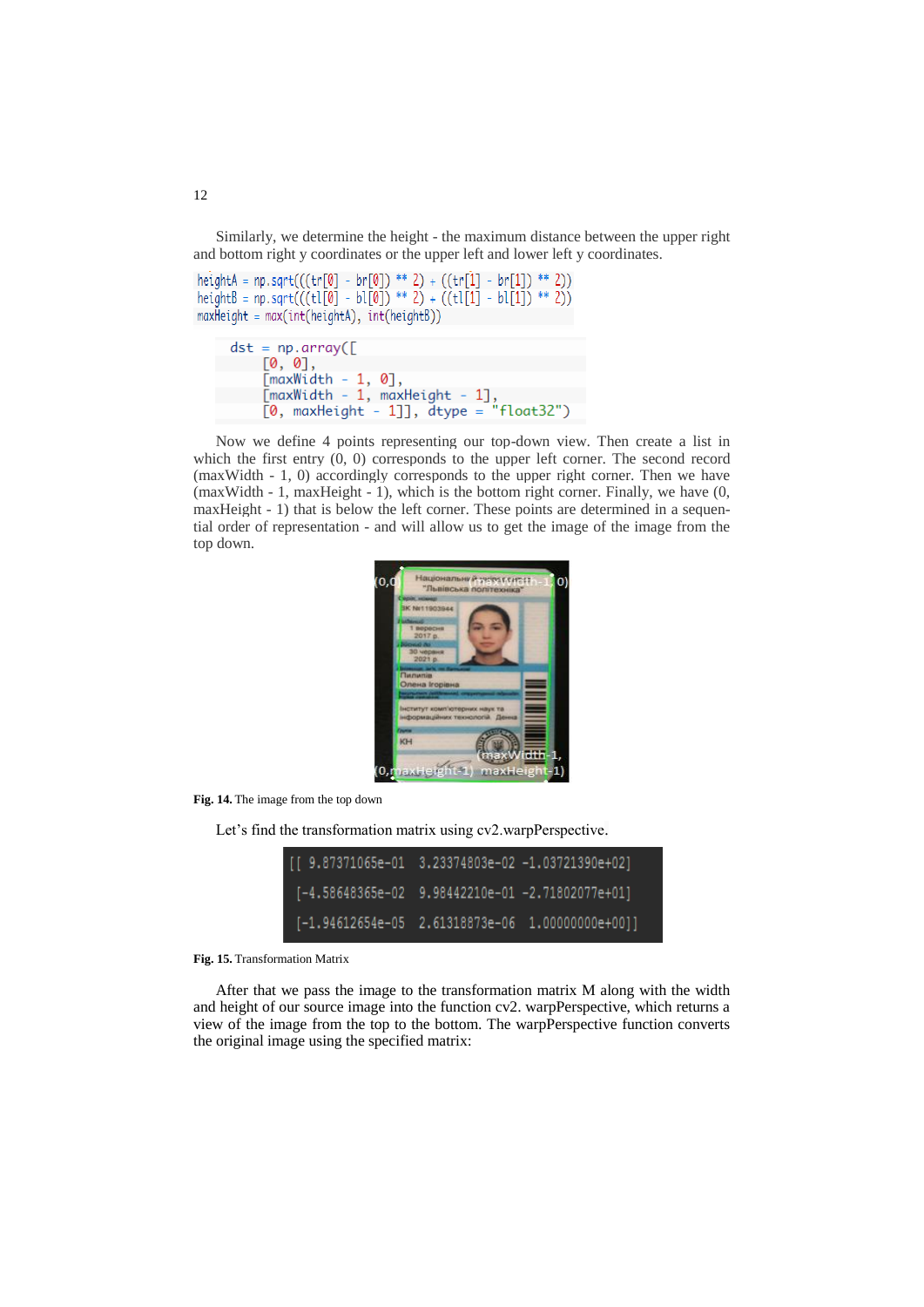$$
dst(x, y) = src(\frac{M_{11}x + M_{12}y + M_{13}}{M_{31}x + M_{32}y + M_{33}},
$$
  

$$
\frac{M_{21}x + M_{22}y + M_{23}}{M_{31}x + M_{32}y + M_{33}})
$$
 (3)

We could use the function cv2.warpAffine, which takes the transformation matrix 2x3, but the warpPerspective is best for us, because it translates the transformation of straight lines into straight lines.

To get a black-white image, we convert it to gray and apply an adaptive threshold value.

|  |  |  | $[$ [ 45 41 55  135 85 41]                        |  |
|--|--|--|---------------------------------------------------|--|
|  |  |  | $[40 \t 79 \t 125 \t \ldots \t 155 \t 120 \t 70]$ |  |
|  |  |  | $[93\ 138\ 173\ \ldots\ 157\ 136\ 90]$            |  |
|  |  |  |                                                   |  |
|  |  |  | [ 57 136 248  122 120 120]                        |  |
|  |  |  | [ 62 101 190  115 125 114]                        |  |
|  |  |  | $[60 55 106 \ldots 117 101 62]]$                  |  |

**Fig. 16.** An array of tuples RGB without the usage of the adaptive threshold value

|  |  |  | $[0 \ 0 \ 0 \ldots 255 \ 0 \ 0]$      |
|--|--|--|---------------------------------------|
|  |  |  | $[0 \ 0 \ 255 \dots 255 \ 255 \ 0]$   |
|  |  |  | $[$ 0 255 255  255 255 0]             |
|  |  |  |                                       |
|  |  |  | $[0 \ 0 \ 255 \dots 255 \ 255 \ 255]$ |
|  |  |  | $[0 \ 0 \ 255 \dots 255 \ 255 \ 255]$ |
|  |  |  | [ 0 0 0  255 255 0]]                  |

**Fig. 17.** An array of tuples RGB with the usage of the adaptive threshold value



**Fig. 18.** The result of image processing after the above three steps